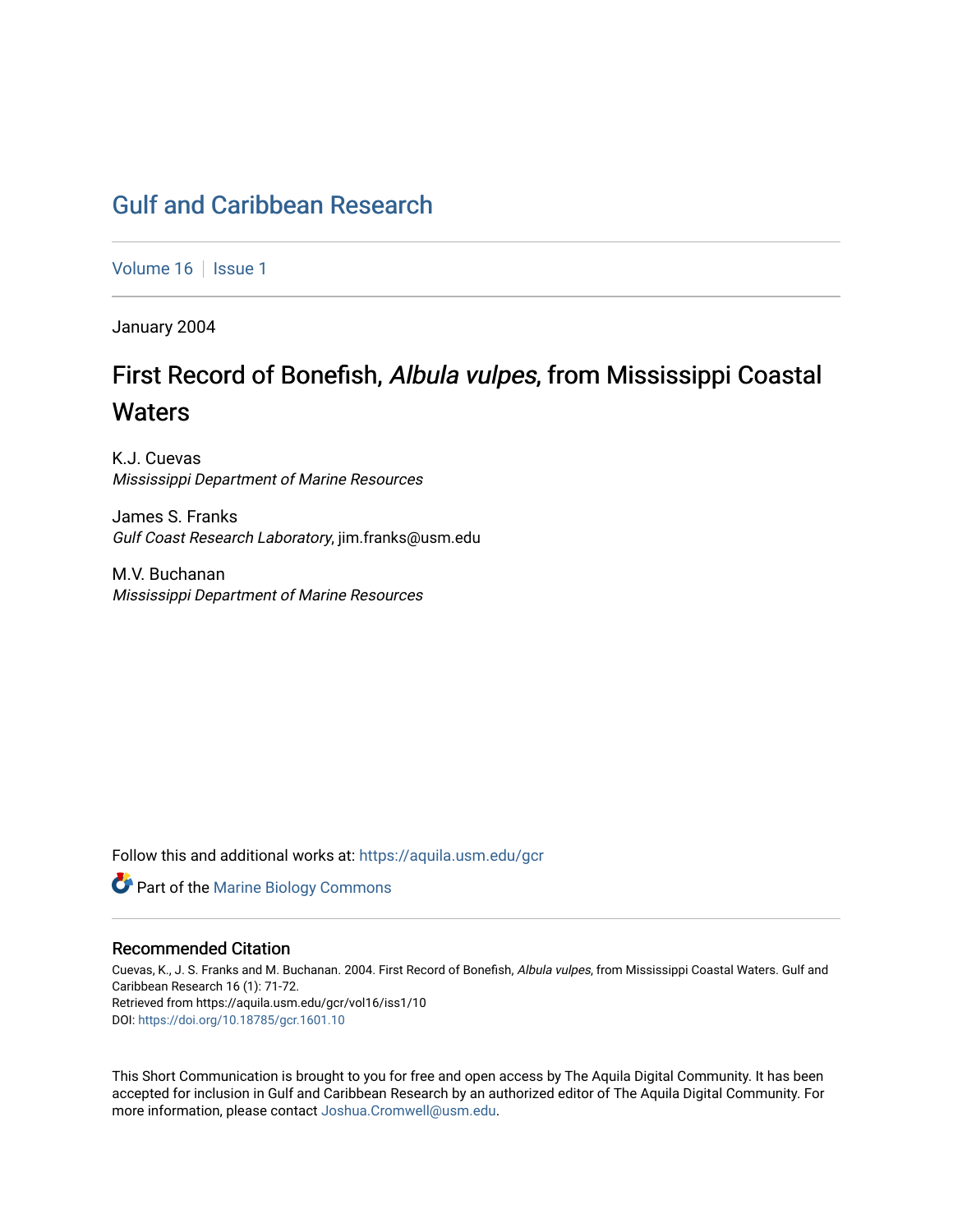### **SHORT COMMUNICATION**

## **FIRST RECORD OF BONEFISH,** *ALBULA VULPES***, FROM MISSISSIPPI COASTAL WATERS**

K.J. Cuevas<sup>1</sup>, J.S. Franks<sup>2</sup>, and M.V. Buchanan<sup>1</sup>

*1Mississippi Department of Marine Resources, Finfish Division, 1141 Bayview Avenue, Suite 101, Biloxi, Mississippi 39530, USA, Phone 228-374-5000, Fax 228-374-5220, E-mails kerwin.cuevas@dmr.state.ms.us; buck.buchanan@dmr.state.ms.us*

*2The University of Southern Mississippi, Center for Fisheries Research and Development, Gulf Coast Research Laboratory, 703 East Beach Drive, Ocean Springs, Mississippi 39564, USA, Phone 228-872-4202, Fax 228-872-4204, E-mail jim.franks@usm.edu*

#### **INTRODUCTION**

#### **MATERIALS AND METHODS**

Bonefish (*Albula* spp.), Family Albulidae, occur worldwide in coastal waters of tropical and warm temperate seas (Crabtree et al. 1997), and 2 species, *A. vulpes* and *A. nemoptera*, are recognized from the western Atlantic Ocean (Rivas and Warlen 1967). The normal range of *A. vulpes* in the western Atlantic extends from Bermuda to Brazil, including the Bahamas, Cuba, Mexico, Central America and the Antilles (Hildebrand 1963), but in US waters, *A. vulpes* typically occurs off south Florida (Crabtree et al. 1997). In contrast, *A. nemoptera* has been reported from Panama, Colombia, Venezuela, Jamaica and Hispaniola (Uyeno et al. 1983).

Published accounts of *A. vulpes* from the northcentral Gulf of Mexico (hereafter GOM) are rare. Ogren and Brusher (1977) collected a single specimen of *A. vulpes* from St. Andrew Bay, Florida but did not report its size. Thompson and Deegan (1982) reported the collection of 3 *A. vulpes* leptocephali (range: 34.8–53.5 mm standard length (SL)) from Louisiana coastal waters, and Boschung (1992) reported a single *A. vulpes* juvenile (37 mm SL) collected from Grand Bay, Alabama. We report the first record of *A. vulpes* from Mississippi.

On 4 November 1999, a single specimen of *A. vulpes* was caught off the eastern tip of Petit Bois Island (30°12'N, 88°25'W) in Mississippi Sound by an angler using hook-and-line. The specimen was caught during day time from shallow water (0.5 m) over a sandy bottom.

Species identification followed Hildebrand (1963), and SL and total length (TL) were measured to the nearest millimeter (mm). Wet weight was recorded to the nearest 1.0 g. The gonads were removed, preserved in 10% buffered formalin and processed for histological assessment following standard procedures. The stomach contents were also examined. The specimen resides in the Mississippi Department of Marine Resources fish collection.

#### **RESULTS AND DISCUSSION**

The specimen (Figure 1) measured 200 mm SL (241 mm TL), weighed 112 g, had an empty stomach, and histological analysis indicated it was an immature female. Age-length data from south Florida (Crabtree et al. 1996) suggest the specimen was  $< 1$  year old.



**Figure 1. Photograph of a 200 mm SL** *Albula vulpes* **collected from Mississippi coastal waters.**